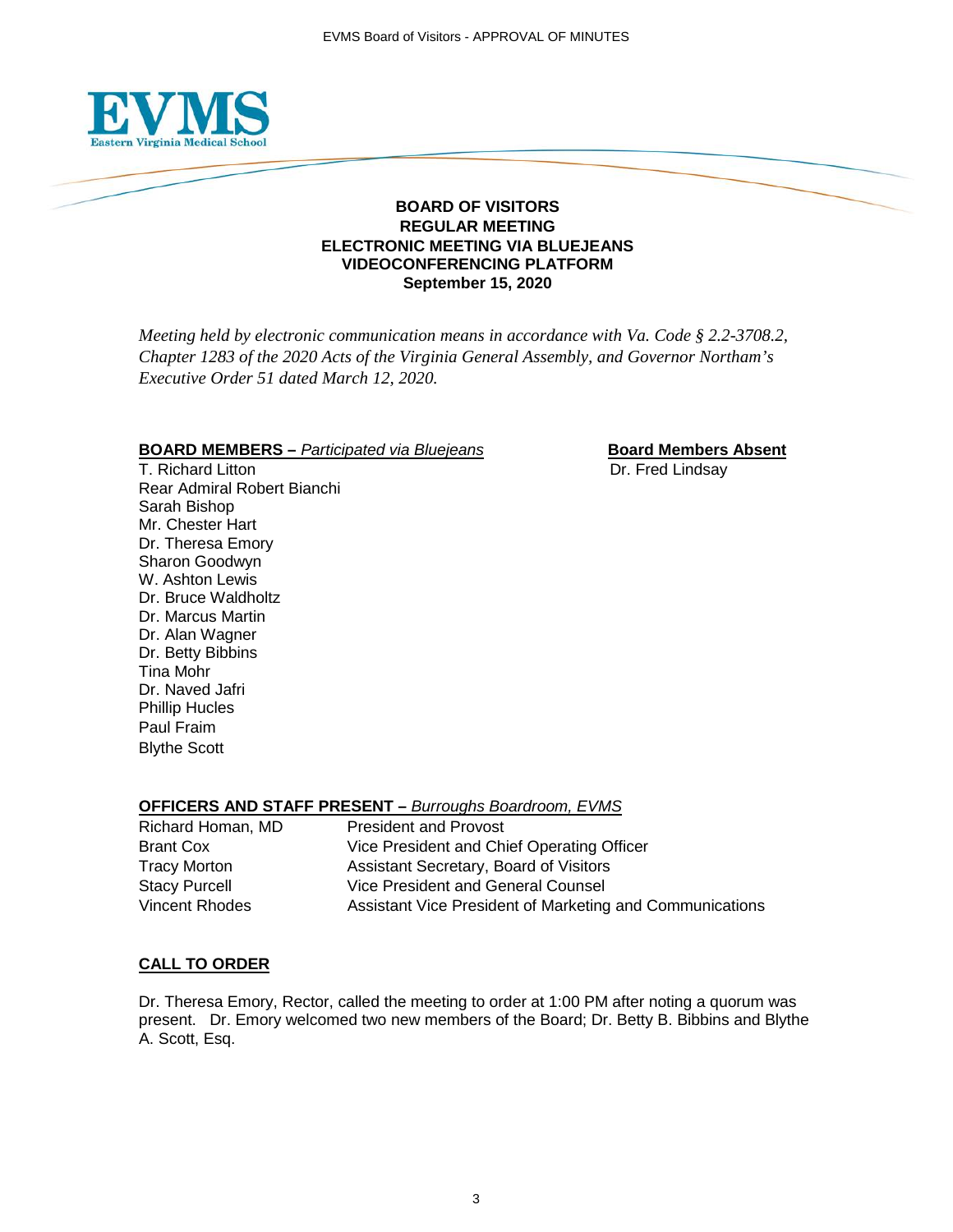#### **APPROVAL OF MINUTES**

Upon a motion made and seconded, the minutes of the annual meeting of June 9, 2020, Special Meeting of July 24, 2020, and Special Meeting of July 30, 2020, were approved as distributed by roll call vote from the following Board Members: Dr. Naveed Jafri, Rear Admiral Robert Bianchi, Ms. Sarah Bishop, Ms. Tina Mohr, Dr. Theresa Emory, Mr. Paul Fraim, Ms. Sharon Goodwyn, Mr. Ashton Lewis, Dr. Bruce Waldholtz, Mr. Chester Hart, Dr. Marcus Martin, Dr. Alan Wagner, Mr. Phillip Hucles, Ms. Blythe Scott, Mr. T. Richard Litton, Jr.

### **REPORT OF THE PRESIDENT AND PROVOST**

Recommendations for appointments and promotions at the assistant professor and instructor level were presented for action.

**RESOLVED**, that, upon a motion made and seconded, the Board unanimously approved the recommendations for faculty appointments and promotions at the level of assistant professor and instructor.

Dr. Homan presented a recommendation to award Dr. Marissa C. Galicia-Castillo, the John Franklin Distinguished Chair for Geriatrics.

**RESOLVED,** that, upon recommendation of the President and Dean, the Board unanimously approved awarding the John Franklin Distinguished Chair for Geriatrics to Dr. Marissa C. Galicia-Castillo.

All approvals were obtained by roll call vote from the following Board members: Dr. Naveed Jafri, Rear Admiral Robert Bianchi, Ms. Sarah Bishop, Ms. Tina Mohr, Dr. Theresa Emory, Mr. Paul Fraim, Ms. Sharon Goodwyn, Mr. Ashton Lewis, Dr. Bruce Waldholtz, Mr. Chester Hart, Dr. Marcus Martin, Dr. Alan Wagner, Mr. Phillip Hucles, Dr. Betty Bibbins, Ms. Blythe Scott, Mr. T. Richard Litton, Jr.

In his presentation to the Board, Dr. Homan reported on the 2022 Strategic Plan and provided updates in the four focused areas of Education, Research, Clinical Care and Administration. The total number of objectives, current objectives accomplished and ongoing goals for each area were discussed. An update was also provided from the COVID-19 Task Force which included campus updates during the pandemic. Dr. Homan provided dates for the LCME visit noting a final decision is due in February 2021. He reported on fund-raising progress, provided an update on the construction of Waitzer Hall, and spoke of the Graduate Medical Education Annual Institutional Review.

### **COMMITTEE REPORTS**

### **ACADEMIC AND STUDENT AFFAIRS COMMITTEE**

Dr. Bruce Waldholtz reported on the Academic and Student Affairs Committee which met this morning. Dr. Elza Mylona presented the new Institute for Integrated NeuroHealth which was approved by the Faculty Senate, she discussed faculty appointment, promotion and tenure, and policies and procedures.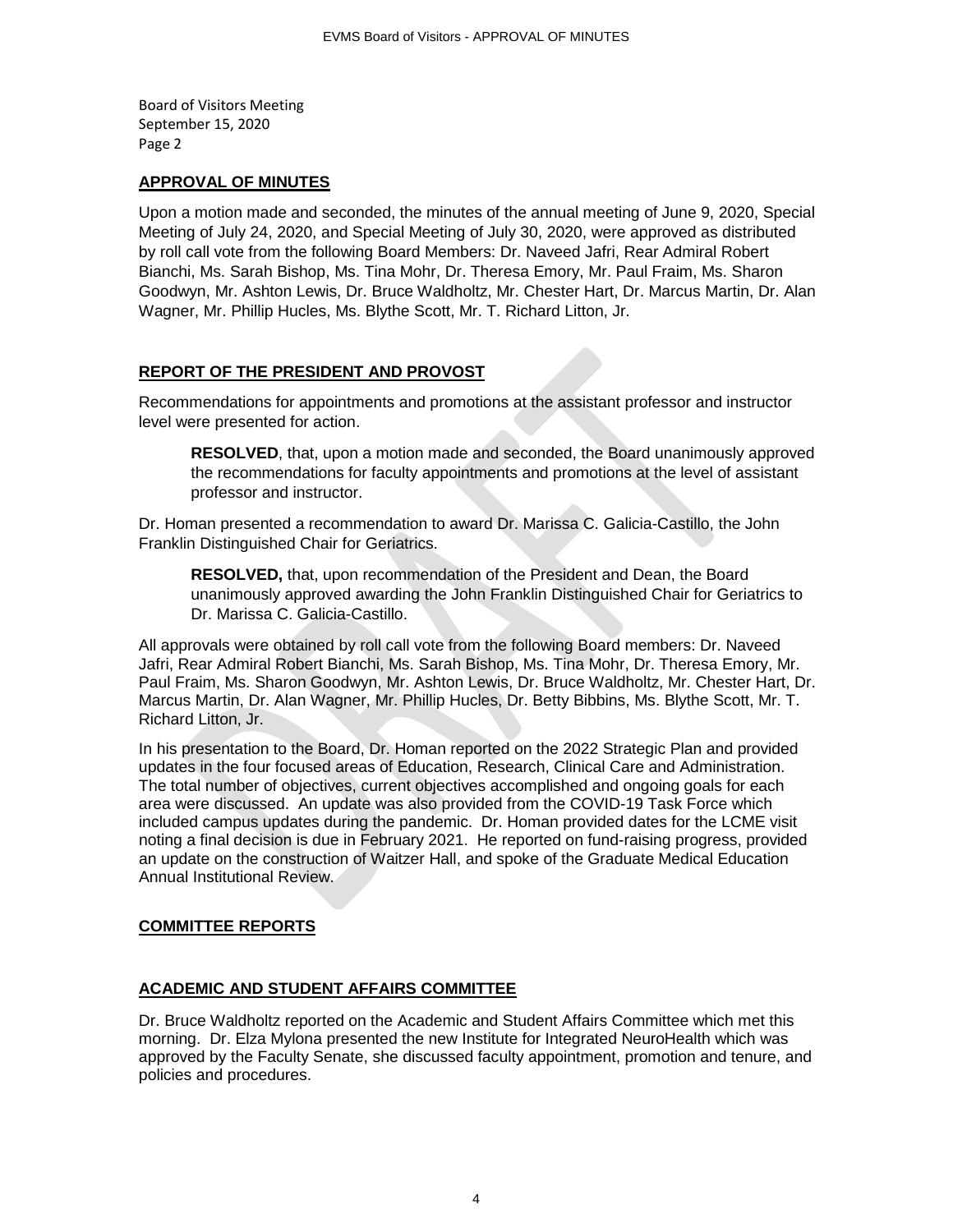Dr. Waldholtz presented a recommendation on behalf of the Academic & Student Affairs Committee requesting Board approval for the new Institute for Integrated NeuroHealth.

**RESOLVED***,* that, upon recommendation of the Academic & Student Affairs Committee, the Board unanimously voted to approve the Institute for Integrated NeuroHealth.

All approvals were obtained by roll call vote from the following Board members: Dr. Naveed Jafri, Rear Admiral Robert Bianchi, Ms. Sarah Bishop, Ms. Tina Mohr, Dr. Theresa Emory, Mr. Paul Fraim, Ms. Sharon Goodwyn, Mr. Ashton Lewis, Dr. Bruce Waldholtz, Mr. Chester Hart, Dr. Marcus Martin, Dr. Alan Wagner, Mr. Phillip Hucles, Dr. Betty Bibbins, and Ms. Blythe Scott.

In addition, Dr. Waldholtz presented a recommendation for approval of two new Graduate Certificate Programs in Clinical Andrology and Clinical Embryology.

**RESOLVED***,* that, upon recommendation of the Academic & Student Affairs Committee, the Board unanimously voted to approve two new Graduate Certificate Programs in Clinical Andrology and Clinical Embryology.

All approvals were obtained by roll call vote from the following Board members: Dr. Naveed Jafri, Rear Admiral Robert Bianchi, Ms. Sarah Bishop, Ms. Tina Mohr, Dr. Theresa Emory, Mr. Paul Fraim, Ms. Sharon Goodwyn, Mr. Ashton Lewis, Dr. Bruce Waldholtz, Mr. Chester Hart, Dr. Marcus Martin, Dr. Alan Wagner, Mr. Phillip Hucles, Dr. Betty Bibbins, and Ms. Blythe Scott.

In addition, the following policies were recommended to the Board for approval:

Faculty Affairs

- Policies and Procedures Relating to Faculty Appointment, Promotion and Tenure
- Policies and Procedures Relating to Faculty Appointment
- Policies and Procedures for Faculty Promotion
- Faculty Tenure Policy
- Annual Review of Faculty Performance
- Faculty Handbook

Student Affairs

- Student Honor Code
- Student Non-Academic Complaint & Formal Grievance Policy
- Code of Student Conduct
- Student Academic Records Policy
- Student Exposure Policy

**RESOLVED**, that, upon recommendation of the Academic & Student Affairs Committee, the Board unanimously voted to approve the above policies as presented.

All approvals were obtained by roll call vote from the following Board members: Dr. Naveed Jafri, Rear Admiral Robert Bianchi, Ms. Sarah Bishop, Ms. Tina Mohr, Dr. Theresa Emory, Mr. Paul Fraim, Ms. Sharon Goodwyn, Mr. Ashton Lewis, Dr. Bruce Waldholtz, Mr. Chester Hart, Dr. Marcus Martin, Dr. Alan Wagner, Mr. Phillip Hucles, Dr. Betty Bibbins, and Ms. Blythe Scott.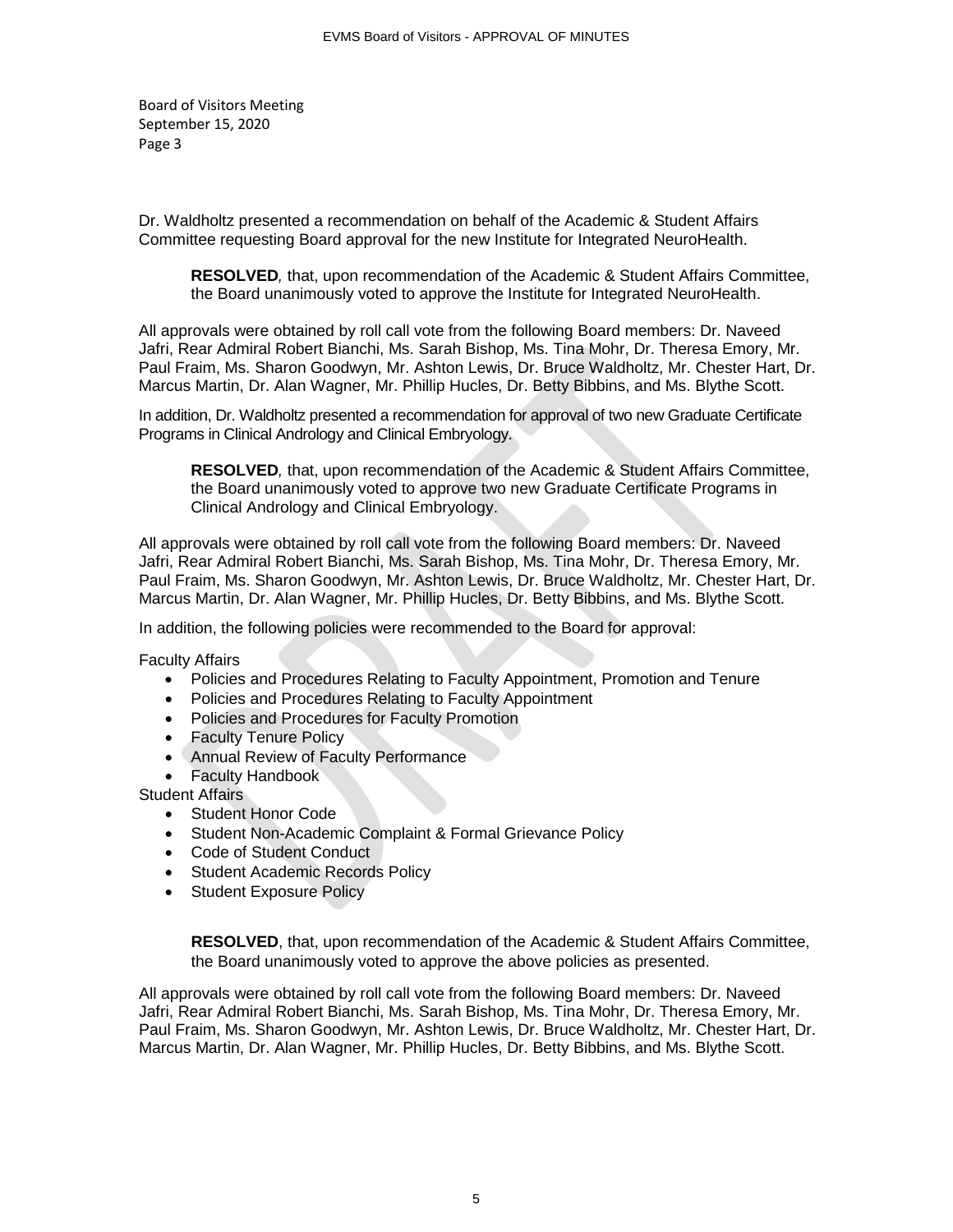#### **FINANCE COMMITTEE**

Rear Admiral Robert Bianchi reported on the Finance Committee meeting that was held this morning. The June and July financial statements were reviewed at today's meeting. It was a very strong financial year and we ended the year with a net excess of about 20.2 million across all the missions. This is unaudited and subject to change, however, no major changes are expected. The largest component of the net excess was in department reserves which had a net excess of \$13.2 million, mostly attributable to \$9 million from the EVMS reserves for commitments such as faculty development and LCME, etc., and the year-end adjustments for insurance reserves and some of the Virginia COVID-19 relief fund that we received for PPE. The EVMS Medical Group was able to navigate through all of the COVID-19 restrictions and reported a favorable \$3.1 million margin over budget. Our EVMS reserves net excess was \$2.2 million after the \$3.85 million from Core and the Core net excess is \$529,000 due to positive variances in salary and fringe savings from vacant positions. The uncommitted reserves after making the transfer was \$44.7 million. All bond covenants were met.

#### **AUDIT & COMPLIANCE COMMITTEE**

Dr. Alan Wagner, Chair, reported the Audit and Compliance Committee met this morning and minutes from the previous meeting of June 9, 2020 were approved. An update was provided from the external auditors, KPMG, and the internal auditors.

In addition, eight policies were recommended to the Board for approval. Dr. Wagner provided a brief summary of the following policies:

- Influenza Vaccine Policy
- Industry Presentations During CME Activities Policy
- Securing Employment Policy
- Telework Policy
- Compensation Policy
- Business Related Expenses and Reimbursement Policy
- Non-Discrimination & Anti-Harassment Policy
- Policy on Resolution of Allegations of Sexual Harassment

**RESOLVED**, that, upon recommendation of the Audit and Compliance Committee, the Board unanimously voted to approve the above policies as presented.

All approvals were obtained by roll call vote from the following Board members: Dr. Naveed Jafri, Rear Admiral Robert Bianchi, Ms. Sarah Bishop, Ms. Tina Mohr, Dr. Theresa Emory, Mr. Paul Fraim, Ms. Sharon Goodwyn, Mr. Ashton Lewis, Dr. Bruce Waldholtz, Mr. Chester Hart, Dr. Marcus Martin, Dr. Alan Wagner, Mr. Phillip Hucles, Dr. Betty Bibbins, and Ms. Blythe Scott.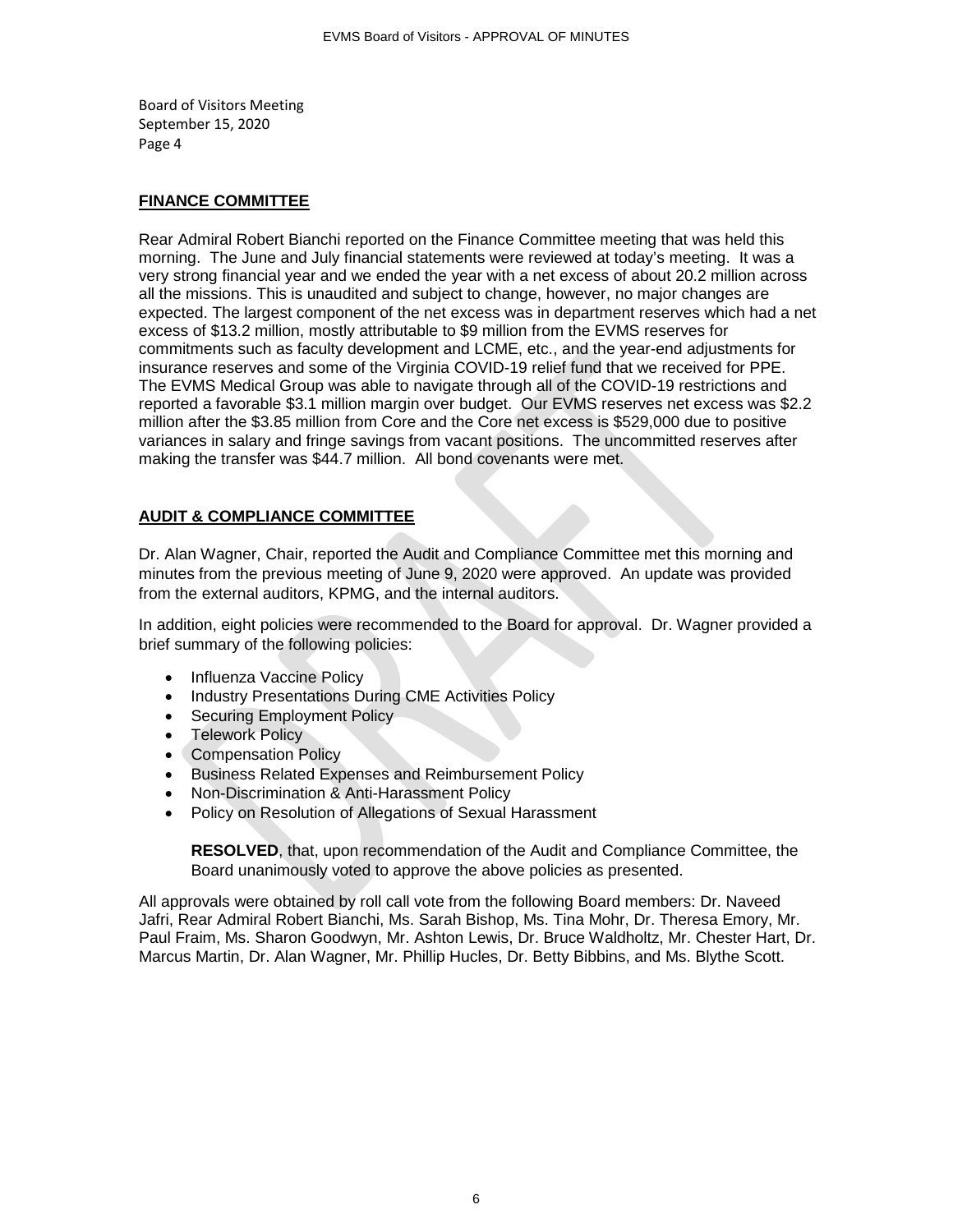#### **GOVERNANCE COMMITTEE**

Ms. Sarah Bishop reported to the Board on the Governance Committee Meeting held this morning. She spoke on the orientation for our new Board members held yesterday and the very informative presentation given by Dr. Homan which is now included in the Resource Section of Diligent Boardbooks. Ms. Bishop thanked the Board for completing the self-assessment survey, noting the findings were reviewed by the committee this morning, and she provided a verbal summary. The mission statement was reviewed at today's meeting and will be forwarded to the Board for review and additional discussion in December 2020.

### **REPORT OF THE RECTOR**

Dr. Emory thanked Dr. Homan, Senior Management and the staff for their hard work in keeping the school running smoothly during the current pandemic.

#### **OLD BUSINESS**

There was no old business.

#### **NEW BUSINESS**

Request for Closed Session as permitted under Code of Virginia 2.2-3711 (A) (1) personnel actions and (22) proprietary business related information pertaining to the operations of EVMS

Accordingly, upon a motion made and seconded, the Board voted unanimously to adjourn the open session and convene the executive session.

All approvals were obtained by roll call vote from the following Board members: Dr. Naveed Jafri, Rear Admiral Robert Bianchi, Ms. Sarah Bishop, Ms. Tina Mohr, Dr. Theresa Emory, Mr. Paul Fraim, Ms. Sharon Goodwyn, Mr. Ashton Lewis, Dr. Bruce Waldholtz, Mr. Chester Hart, Dr. Marcus Martin, Dr. Alan Wagner, Mr. Phillip Hucles, Dr. Betty Bibbins, and Ms. Blythe Scott.

### **ADJOURNMENT**

The meeting adjourned at 2:03 PM.

*Tracy Morton* Assistant Secretary EVMS Board of Visitors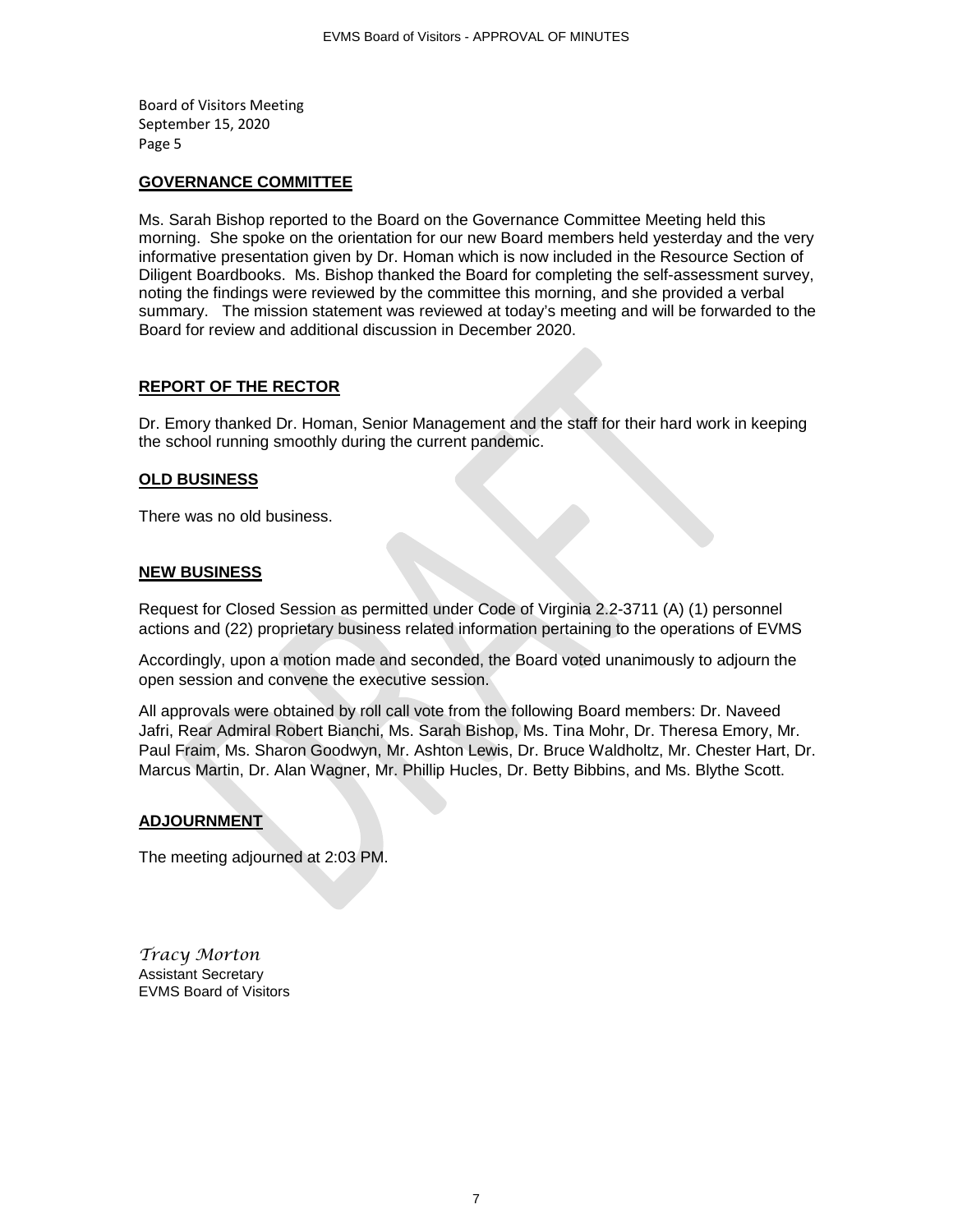

# **BOARD OF VISITORS CLOSED SESSION ELECTRONIC MEETING VIA BLUEJEANS VIDEOCONFERENCING PLATFORM September 15, 2020**

*Meeting held by electronic communication means in accordance with Va. Code § 2.2-3708.2, Chapter 1283 of the 2020 Acts of the Virginia General Assembly, and Governor Northam's Executive Order 51 dated March 12, 2020.*

# **BOARD MEMBERS** – *Participated via Bluejeans* **Board Members Absent**<br>Rear Admiral Robert Bianchi **Branchi** Dr. Fred Lindsey

Rear Admiral Robert Bianchi Sarah Bishop T. Richard Litton, Jr. Mr. Chester Hart Dr. Theresa Emory Sharon Goodwyn W. Ashton Lewis Dr. Bruce Waldholtz Dr. Marcus Martin Dr. Alan Wagner Dr. Betty Bibbins Tina Mohr Dr. Naved Jafri Phillip Hucles Paul Fraim Blythe Scott

### **OFFICERS AND STAFF PRESENT –** *Burroughs Boardroom, EVMS*

Richard Homan, MD<br>Stacy Purcell **President August 2018** Vice President and Ge Vice President and General Counsel

Dr. Theresa Emory, Rector, opened this executive session at 2:04 pm. The closed session was convened in order for the Board to discuss specific proprietary business related information pertaining to the operations and finances of EVMS, a proposed gift and naming opportunity, and personnel actions.

The executive session adjourned at 3:28 pm.

*Tracy Morton* Assistant Secretary EVMS Board of Visitors